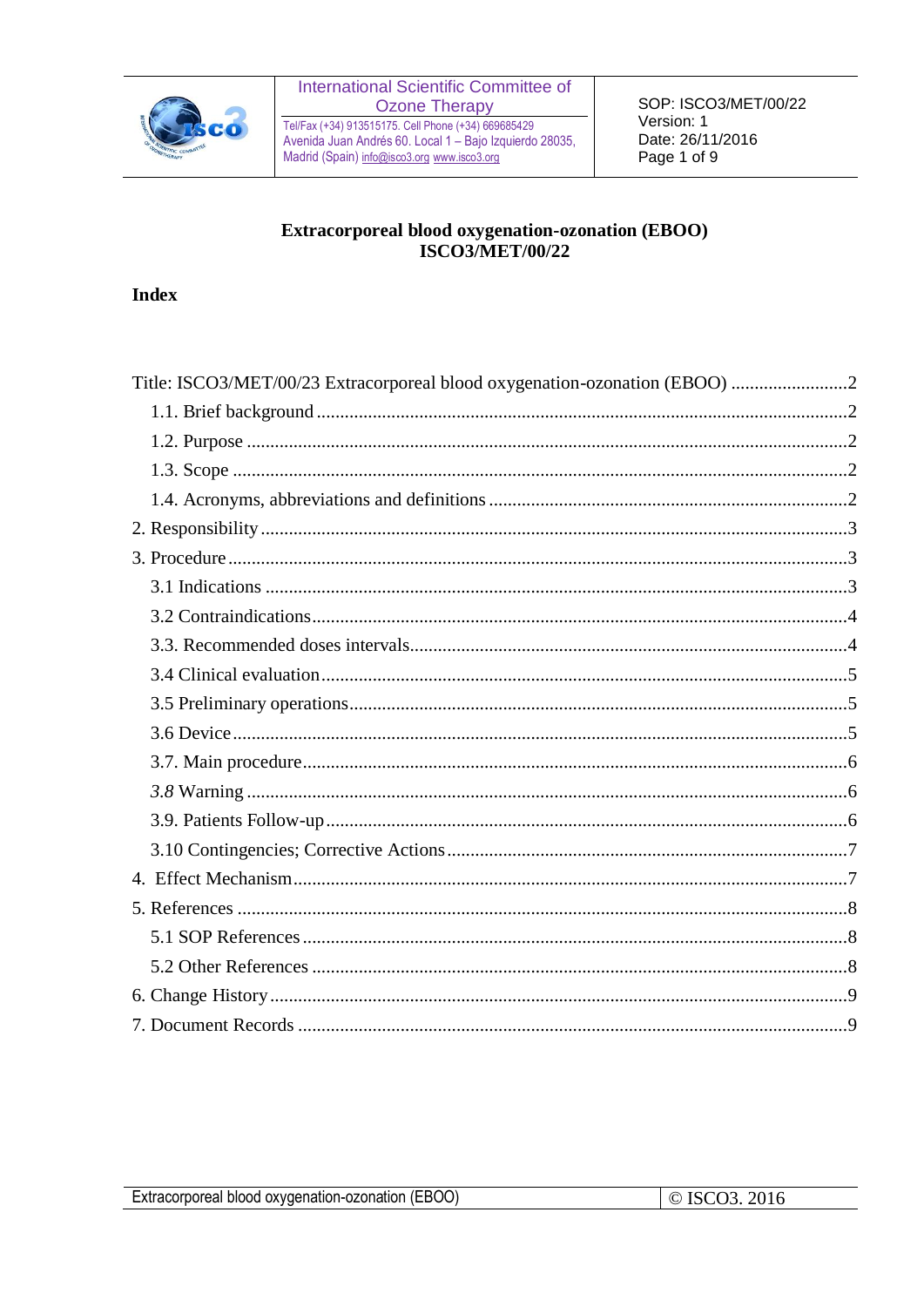

Tel/Fax (+34) 913515175. Cell Phone (+34) 669685429 Avenida Juan Andrés 60. Local 1 – Bajo Izquierdo 28035, Madrid (Spain) [info@isco3.org](mailto:info@isco3.org) [www.isco3.org](http://www.isco3.org/)

SOP: ISCO3/MET/00/22 Version: 1 Date: 26/11/2016 Page 2 of 9

# <span id="page-1-0"></span>**Title: ISCO3/MET/00/22 Extracorporeal blood oxygenation-ozonation (EBOO)**

## <span id="page-1-1"></span>**1.1. Brief background**

Despite the high efficiency of mayor auto hemo therapy (MAHT) procedures, they do not always provide the desired therapeutic effect, particularly in the treatment of infectious diseases for which it is desirable to subject patient's blood, as much as possible, to the treatment by ozone. An alternative method is Extra Corporeal Blood Oxygenation - Ozonation (EBOO). The method combines the process of blood autotransfusion and its ozonation-oxygenation in the external circuit. Such approach theoretically allows to ozonate the entire circulating blood volume in a single procedure.

International Society of Blood Purification recognizes EBOO as a method that can reduce a viral load in patients with chronic hepatitis.<sup>1</sup> A clinical trial has shown that EBOO procedure was more effective in the treatment of peripheral artery disease than prostacyclin. 2 In some studies EBOO has shown clinical effectiveness: necrotizing fasciitis<sup>3</sup>, severe peripheral arterial disease, coronary disease, cholesterol embolism, severe dyslipidemia, Madelung disease, and sudden deafness of vascular origin.<sup>4</sup>

There has been performed a number of cardiac surgeries with cardio-pulmonary bypass that have used EBOO during the operation.<sup>5,6</sup> Later on, this technique has been refined by the group of Italian.<sup>7-9</sup> and the Malaysian researchers.<sup>10</sup> Ukrainian scientists have developed a unique modification to the EBOO procedure- rotary-film contactor, made of glass and polypropylene.<sup>11</sup>.

## <span id="page-1-2"></span>**1.2. Purpose**

The purpose of this SOP is to describe the extracorporeal blood processing procedures with ozone and oxygen (EBOO).

#### <span id="page-1-3"></span>**1.3. Scope**

This procedure specifies the blood collecting technique, doses, volume of gas and frequency of ozone application.

## <span id="page-1-4"></span>**1.4. Acronyms, abbreviations and definitions**

| BV          | The volume of blood that has been treated with ozone-oxygen mixture in the contactor<br>of this procedure |
|-------------|-----------------------------------------------------------------------------------------------------------|
| <b>CBV</b>  | Circulating Blood Volume                                                                                  |
| <b>EBOO</b> | Extracorporeal Blood Oxygenation and Ozonization                                                          |
| <b>GED</b>  | Gas-Exchange Device (or contactor)                                                                        |
| <b>MAHT</b> | Major Autohemotherapy                                                                                     |
| <b>OOM</b>  | Ozone Oxygen Mixture                                                                                      |
| <b>SOP</b>  | <b>Standard Operation Procedure</b>                                                                       |
| Total dose  | Total amount, in micrograms, of ozone given per session, calculated as volume in mL                       |
|             | multiplied by concentration in $\mu$ g/mL                                                                 |

| Extracorporeal blood oxygenation-ozonation (EBOO) | $\circ$ ISCO3. 2016 |
|---------------------------------------------------|---------------------|
|                                                   |                     |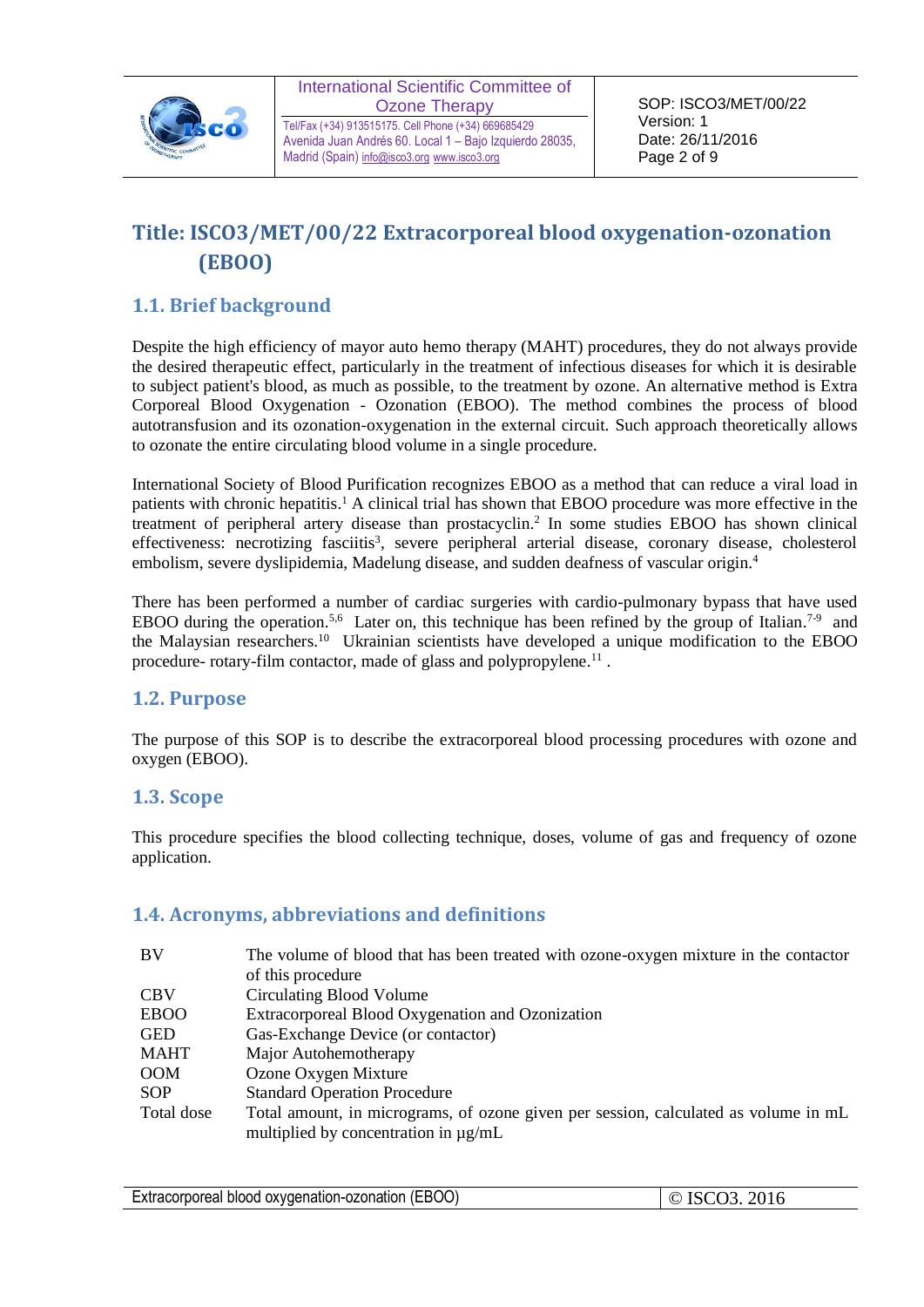

Tel/Fax (+34) 913515175. Cell Phone (+34) 669685429 Avenida Juan Andrés 60. Local 1 – Bajo Izquierdo 28035, Madrid (Spain) [info@isco3.org](mailto:info@isco3.org) [www.isco3.org](http://www.isco3.org/)

# <span id="page-2-0"></span>**2. Responsibility**

#### **Physician**

Patients' Clinical records registration (ISCO3/REC/00/02). Assessment of the indication, contraindications Request the informed consent (ISCO3/QAU/00/21) and the privacy consent Applications and monitoring Prescription of investigations to assess the effectiveness of the treatment (e.g. microbiological or immunological assays) Reporting any late complications (ISCO3/REC/00/03) Patient follow-up

#### **Nurses**

Accommodate the patients Preparation of the clinical procedure Supervision of patients, and vital signs control Detects and alerts the doctor to anomalies due to possible reactions Notification of possible complications

The EBOO procedure must be performed by physician who is specially trained in ozone therapy and who is also has been trained in the EBOO procedures. The protocol of the EBOO procedure also recommends to have a specially trained assistant or nurse, especially during the initial and the final stages of the procedure.

<span id="page-2-1"></span>Procedure should be done only in centers who have legal approvals to perform standard hemofiltration or dialysis.

# **3. Procedure**

#### <span id="page-2-2"></span>**3.1 Indications**

- $\checkmark$  Severe peripheral artery disease
- $\checkmark$  Cardiac ischemia
- $\checkmark$  Severe dyslipidemia
- $\checkmark$  Necrotizing fasciitis<sup>3</sup>
- $\checkmark$  Severe bacterial infections that are resistant to antibiotics
- ✓ Ischemic stroke
- $\checkmark$  Chronic heart failure
- $\checkmark$  Viral hepatitis type a, b and c
- $\checkmark$  Acquired immune deficiency
- ✓ Chronic inflammatory processes
- $\checkmark$  Pre-treatment for patients who are planning to undergo antiviral therapy medication

| Extracorporeal blood oxygenation-ozonation (EBOO) | $\circ$ ISCO3. 2016 |
|---------------------------------------------------|---------------------|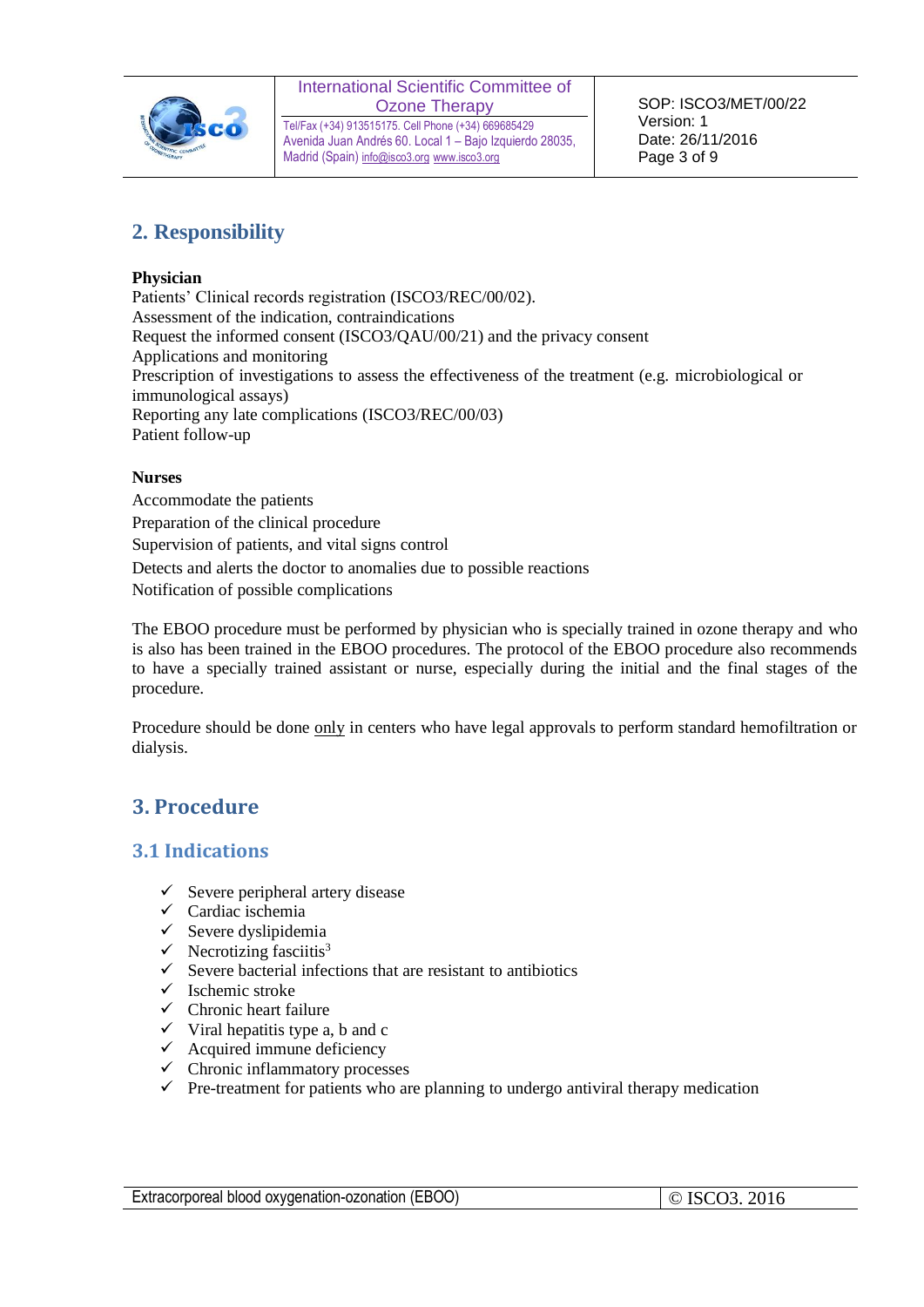

Tel/Fax (+34) 913515175. Cell Phone (+34) 669685429 Avenida Juan Andrés 60. Local 1 – Bajo Izquierdo 28035, Madrid (Spain) [info@isco3.org](mailto:info@isco3.org) [www.isco3.org](http://www.isco3.org/)

# <span id="page-3-0"></span>**3.2 Contraindications**

Absolute contraindication: Favism: Glucose-6-phosphate dehydrogenase deficiency (favism, acute haemolytic anaemia).

In, pregnancy use only in serious diseases for the mother when other approaches are not successful or available.

Relative contraindications / special situations:

- $\checkmark$  Uncompensated diabetes
- $\checkmark$  Recent Acute myocardial infarction
- $\checkmark$  Uncompensated toxic hyperthyroidism Basedow Graves status
- $\checkmark$  Thrombocytopenia less than 50.000 and serious coagulation disorders
- $\checkmark$  Severe Cardiovascular instability
- $\checkmark$  Acute alcohol intoxication
- $\checkmark$  Massive and acute hemorrhage
- $\checkmark$  During convulsive states
- ✓ Hemochromatosis
- $\checkmark$  Patients receiving treatment with copper or iron.

#### <span id="page-3-1"></span>**3.3. Recommended doses intervals**

Each procedure of EBOO recommends a treatment of 2.5 L to 7.5 L of blood, which corresponds to 0.5 -1.5 CBV. BV depends on the condition of the patient, on the balance between optimal speed of outflow / inflow blood for the patient and on the total duration of the procedure.

Experience has shown that the duration of the whole procedure, including the stage of preparation, should not exceed 2 h. When the blood flow velocity will reach 20 mL / min to 50 mL / min (optimum speed -30-35 mL / min) - 1.2 L to 3.0 L (1.8 L-2.1 L) of blood will pass through the EBOO contactor.

The contactor (patented and described in reference 10), consists of a glass vessel rotating at low speed (rotational speed can be varied from 5 to 35 turns / min, depending on the substitution rate of blood in the contactor). The Ozone oxygen gas mix enters into the contactor at a constant rate of 300 mL / min with ozone concentration set between 0.1 μgN/mL to 0.4 μgN/mL. At a flow of 300 mL/min for 1 h passed through the contactor 18 L of ozone-oxygen mixture. If the ozone concentration of  $(0.1 - 0.4) \mu gN/mL$  the total amount of ozone will be (1.8 - 7.2) mg. When processing large volume of blood is planned, ie procedure last longer than 1 h, use a concentration of ozone  $(0.1 - 0.3) \mu g N/mL$ , and the dose of ozone for 2 h will be (3.6 - 10.8) mg. Duration of treatment for more than 2 h is not recommended, especially if the selected ozone concentration was higher to 0.3  $\mu$ gN/mL. Blood contacts the walls of the contactor where it get exposed to the oxygen and ozone saturation. On the walls it creates thin layer of film where the saturation takes place. At the maximum rotation speed, the area of blood saturation reaches the surface of  $2.5 \text{ m}^2 / \text{min}$ .

| Extracorporeal blood oxygenation-ozonation (EBOO) | 2016<br>ISCO3 |
|---------------------------------------------------|---------------|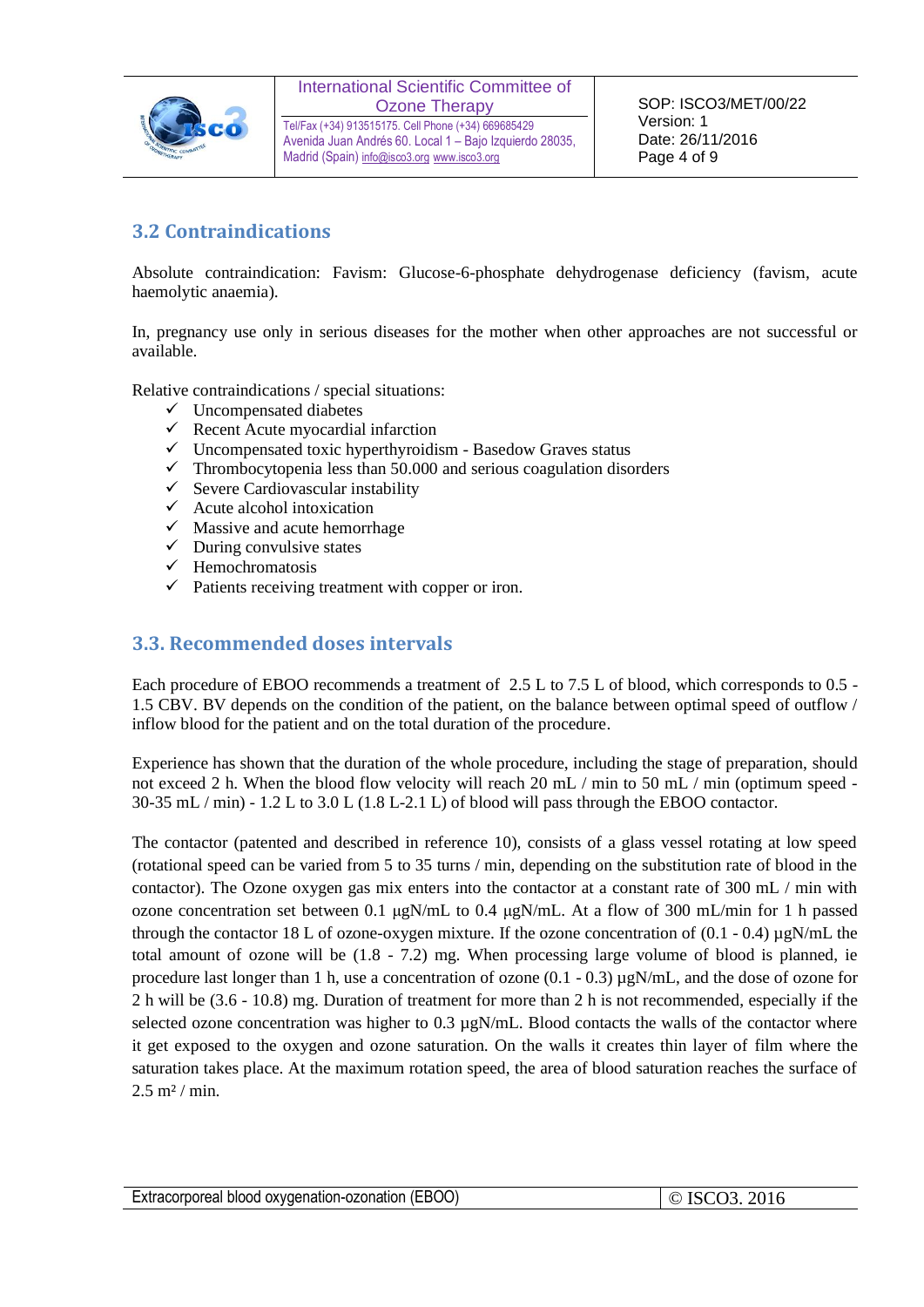

Tel/Fax (+34) 913515175. Cell Phone (+34) 669685429 Avenida Juan Andrés 60. Local 1 – Bajo Izquierdo 28035, Madrid (Spain) [info@isco3.org](mailto:info@isco3.org) [www.isco3.org](http://www.isco3.org/)

It is not recommended to treat more than 1.5 CBV per week. EBOO is recommended to be carried out between one procedure per week to one procedure per month, subject to the prescribed course of treatment. Each course usually runs for up to 4 treatments (with 1 treatment per week). The optimal frequency of the sessions is about 2 times per year.

During the EBOO procedure, the external (extracorporeal) blood volume should not exceed 200 mL, to prevent any risk of hemodynamic instability, and it is desirable to maintain an extracorporeal blood temperature at 37º C, to avoid patient hypothermia.

# <span id="page-4-0"></span>**3.4 Clinical evaluation**

A clinical and/or laboratory evaluation is necessary to establish an accurate diagnosis and to permit comparisons between the patient's status before, during and after the ozone therapy. Attention also should be given to the subjective data from the patient (ex: I feel more energy and less tired).

## <span id="page-4-1"></span>**3.5 Preliminary operations**

The patient must be fully informed in advance about the method itself, all the steps of the procedure, the desired effect(s) and also about the possible unwanted side effects. Also a written Consent form should be read, understood and signed by the patient or an authorized patient's representative prior to the EBOO procedure.

The duration of a procedure - a minimum of 1 h, so the patient should be laid on a couch or bed, providing that the bed has an access to it on both sides. The preparatory phase of this is no different to any other standard hemofiltration procedure.

Requirements: intravenous catheters, 20 G size (1 mm diameter) or 22 G (0.8 mm diameter). Heparin solution (5000 IU –in 1 mL).

#### <span id="page-4-2"></span>**3.6 Device**

The primary goal the EBOO procedure - is to expose a lot of blood to the Ozone treatment. The main difficulty in the practical solution of this problem is the need for highly efficient flow heterophasic contactor (gas-liquid interface), capable to effectively and safely perform with a such reactive gas like ozone.

All components of the contactor should only be manufactured from materials resistant to ozone, e.g., glass and polypropylene. Do not use dialyzers intended for hemodialysis, since they are made of polysulphone, acrylonitrile, methyl methacrylate, polisintane and / or other plastics that are sensitive to ozone. Ozone changes significantly the gas exchange properties of such filters. The exposure of such filters to ozone can lead to the blood contamination from the toxic degradation byproducts.<sup>6-9</sup>

Currently, there are two types of contactors which meet the requirements of safe ozonation-oxygenation of large volumes of blood in the external circuit:

| Extracorporeal blood oxygenation-ozonation (EBOO) | $\circ$ ISCO3. 2016 |
|---------------------------------------------------|---------------------|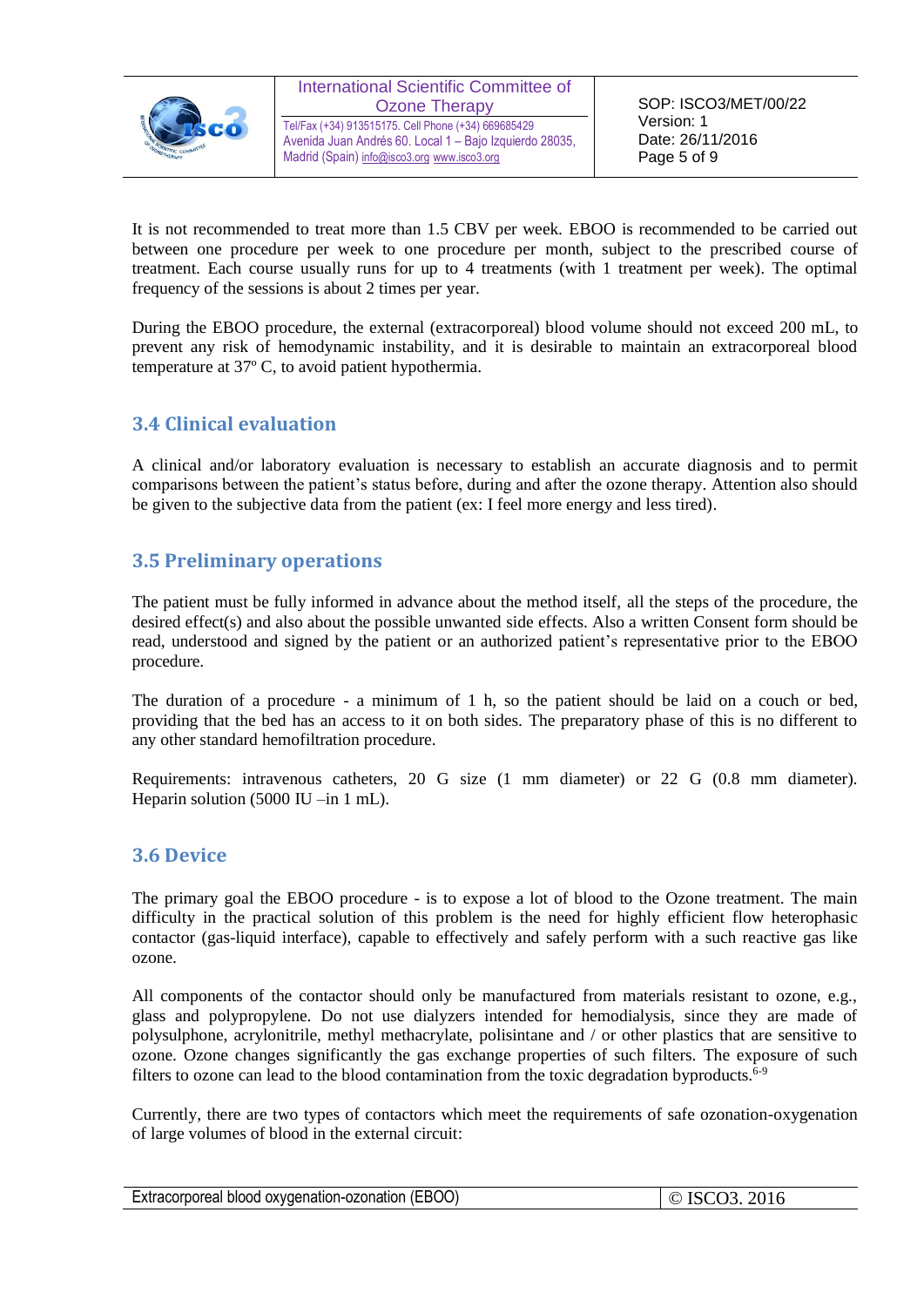

1 - specially developed in Italy the contactor from polypropylene. 8

Madrid (Spain) [info@isco3.org](mailto:info@isco3.org) [www.isco3.org](http://www.isco3.org/)

2 - the developed in Ukraine rotary-film contactor made of glass and polypropylene.<sup>11,12</sup>

The contactor described in reference 6, contains the polypropylene fibers, hollow inside and covered from outside by phosphorylcholine. Blood contact the fibers on the outside. The Ozone –Oxygen gas enters from the inside of the fibers and moves in the opposite direction. It consists from the 99% oxygen and 1% of ozone. Across the fiber wall with the thickness of 50 microns the gas contacts the blood. The "contact" area estimates  $0.22 \text{ m}^2$ .

#### <span id="page-5-0"></span>**3.7. Main procedure**

Catheters are introduced into the cubital vein, apply a tight bandage on the puncture veins. Flushed with heparin solution - 0.5 mL of heparin, 5000 IU in 1 mL (total 5 000 IU). The contactor and lines for blood filled with saline with heparin, 2500 IU / 100 mL (approximately 100-200 mL of solution, i.e. more 2 500 IU - 5 000 IU, but in total a maximum amount of 10 000 IU).

Once the catheters are set, we can start to draw the blood into contactor, and after the Ozone-Oxygen saturation in the contactor the blood returns through another vein. All the time, physician should observe the procedure. For heparin "half-life" (i.e., time on the inactivation of 50%) - 30 min. In one hour, only 25% of the heparin will be active. If you plan to continue the procedure or notice signs of thrombosis in the contactor (such as clogged filter in the blood return line) - it is necessary to introduce an additional 2 000-3 000 IU of heparin.

If, at the end of the procedure, the active heparin level in the blood is more than 5 000 IU, it should be inactivated. Calculate the amount of residual heparin, and enter Protamine Sulfate 1% solution at the amount of 1.5 mg (0.15 mL of a 1% solution) per 100 IU of heparin, but not more than 5 mL 1% solution at a time. Enter protamine slow. If you enter protamine more than necessary, he will cause a reduction in blood clotting, so be careful when calculating doses. If heparin activity is less than 2 000 IU, it is better not to use protamine.

#### <span id="page-5-1"></span>**3.8 Warning**

#### **Avoid**:

 $\checkmark$  Intravenous injections and transfusions under pressure (which may cause air embolisms).

## <span id="page-5-2"></span>**3.9. Patients Follow-up**

<span id="page-5-3"></span>Patients may be followed up and re-evaluated from time to time, from the clinical / subjective point of view and/or with laboratory and/or image examinations.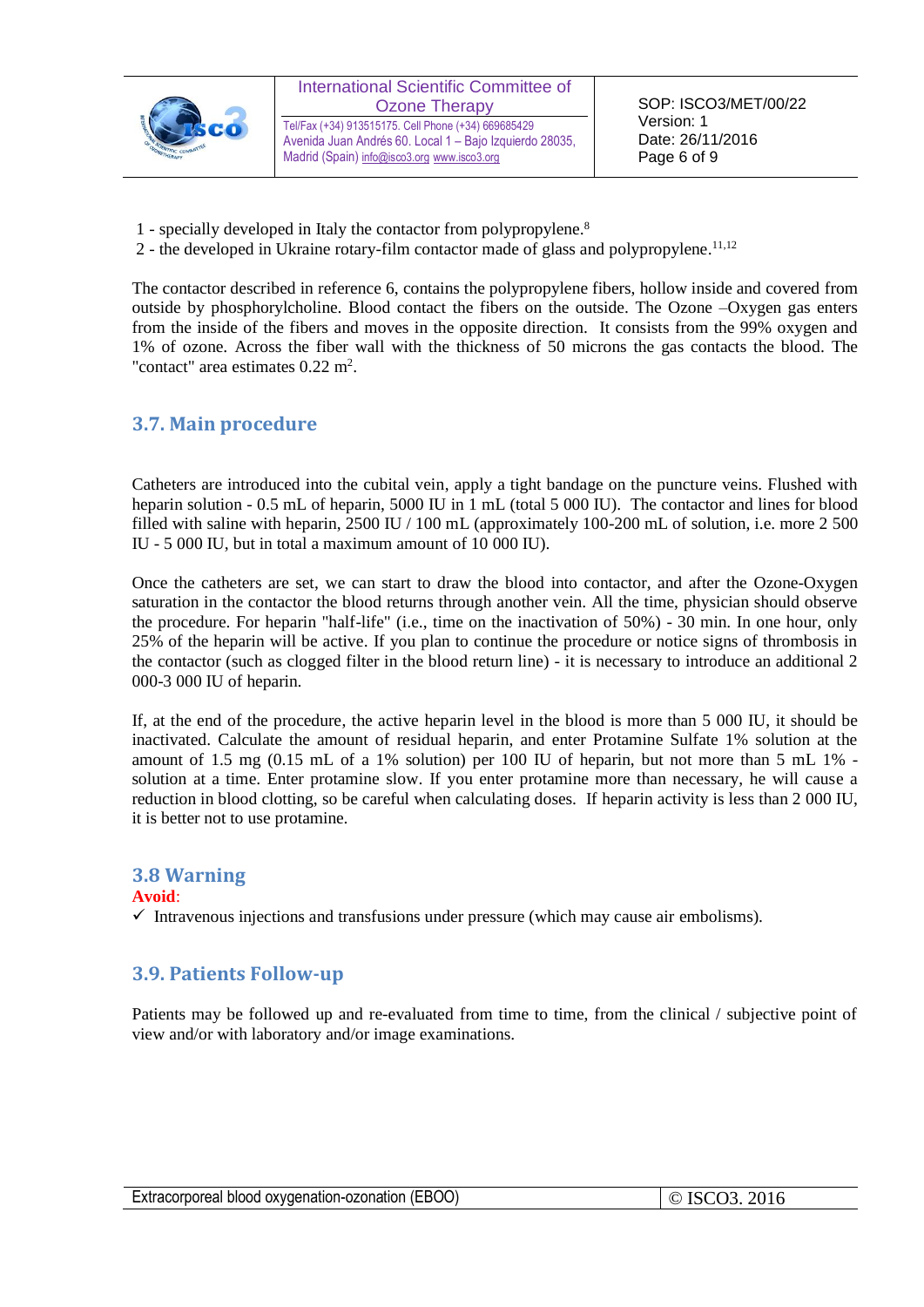

Tel/Fax (+34) 913515175. Cell Phone (+34) 669685429 Avenida Juan Andrés 60. Local 1 – Bajo Izquierdo 28035, Madrid (Spain) [info@isco3.org](mailto:info@isco3.org) [www.isco3.org](http://www.isco3.org/)

## **3.10 Contingencies; Corrective Actions**

Some patients react very sensitively to the pain caused by the insertion of a needle. They may feel dizzy, may sweat profusely, and even faint. It is very convenient to have an electric table which allows a Trendelenburg position. Emergency bottles of saline, injectable glucose, injectable vitamin C should be at hand. In extreme cases, an oxygen mask might be required. The patient should not have fasted too long before the EBOO, but also should not come immediately after a large and heavy meal. The ingestion of alcoholic beverages should be discouraged for the 24 h after the EBOO.

In case of other side effects follow the instructions of ISCO3/CLI/00/01 "Fist Aids in ozone therapy (Inhalatory exposition and accidental over dose)" and report the side effect using ISCO3/REC/00/03 "The ISCO3 Safety Information and Adverse Event Reporting Program Form".

# <span id="page-6-0"></span>**4. Effect Mechanism**

The therapeutic benefits of EBOO will be mainly in the following areas: 3,4,13,14 (clinical trial should be done).

- a) Critical, inoperable ischemic limbs (stage III and IV, Leriche-Fontaine) when amputation remains the only option. Medical treatments (iloprost infusion, pentoxyphylline, electrical spinal-cord stimulation, anticoagulants, platelet anti-aggregation, anti-atherosclerotic drugs, etc.) help but are rarely successful.<sup>3</sup>
- b) End-stage ischemic myocardiopathies, previously operated on with no success;
- c) Acute cerebral ischaemia, to be treated with EBOO as soon as possible to reoxygenate the hypoischaemic (penumbra) and infarctuated areas, thus limiting neuronal death and favoring a more rapid recovery.
- d) Chronic HCV hepatitis in patients who are resistant or intolerant to antiviral treatments or because they refuse orthodox therapy;
- e) Chronic renal failure, which is always accompanied by immunosuppression and a chronic oxidative stress continuously aggravates the metabolic disorder. In such a case, the oxygenator may be situated parallel to the dialysis filter and used following the dialysis session after a bolus infusion of antioxidants to reconstitute a sufficient antioxidant capacity depleted during dialysis.

In other diseases, such as:

f) Metastatic, chemoresistant cancer and severe primary or secondary (to HIV-protease inhibitors treatment) lypodistrophies, the usefulness of EBOO remains to be considered against the validity and cost-benefit of this approach.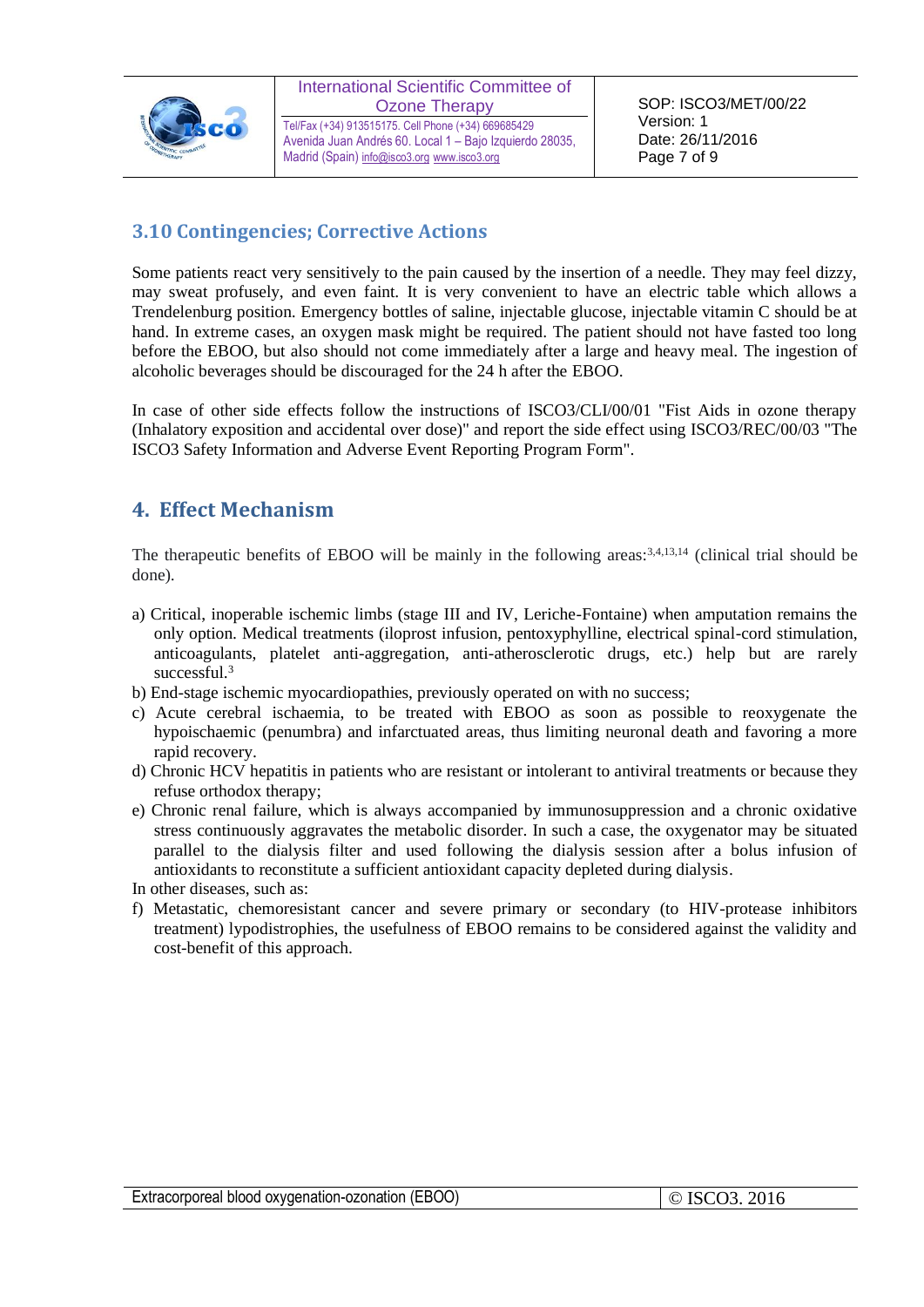

Tel/Fax (+34) 913515175. Cell Phone (+34) 669685429 Avenida Juan Andrés 60. Local 1 – Bajo Izquierdo 28035, Madrid (Spain) [info@isco3.org](mailto:info@isco3.org) [www.isco3.org](http://www.isco3.org/)

### <span id="page-7-0"></span>5. References

#### <span id="page-7-1"></span>**5.1 SOP References**

ISCO3/QAU/00/21. Informed Consent Form in Ozone Therapy.

ISCO3/DEV/00/01 Guidelines and Recommendations for Medical Professionals Planning to Acquire a Medical Ozone Generator.

ISCO3/CLI/00/01. Fist Aids in ozone therapy (Inhalatory exposition and accidental over dose)

ISCO3/REC/00/03 The ISCO3 Safety Information and Adverse Event Reporting Program Form.

ISCO3/QAU/01/03. Madrid Declaration on Ozone Therapy 2015-2020 Eng. Schwartz-Tapia A, Martínez-Sánchez G, Sabah F, Alvarado-Guémez F, Bazzano-Mastrelli N, Bitkina O, Borroto-Rodrígez V, Cakir R, Clavo B, González-Sánchez E, Grechkanev G, Najm Dawood A H, Izzo A, Konrad H, Masini M, Peretiagyn S, Pereyra, V R, Ruiz Reyes D, Shallenberger F, Vongay V, Xirezhati A, Quintero-Marino, R. **Madrid Declaration on Ozone Therapy**. 2th ed. Madrid: ISCO3; ISBN 978-84-606-8312-4; 2015. 50 p.

## <span id="page-7-2"></span>**5.2 Other References**

- 1. Karger. Annual Meeting of the International Society of Blood Purification. Blood Purification. 2001;19:73-106.
- 2. Di Paolo N, Bocci V, Salvo DP, et al. Extracorporeal blood oxygenation and ozonation (EBOO): a controlled trial in patients with peripheral artery disease. Int J Artif Organs. 2005 Oct;28(10):1039-50.
- 3. Di Paolo N, Bocci V, Cappelletti F, Petrini G, Gaggiotti E. Necrotizing fasciitis successfully treated with extracorporeal blood oxygenation and ozonization (EBOO). Int J Artif Organs. 2002 Dec;25(12):1194-8.
- 4. Di Paolo N, Gaggiotti E, Galli F. Extracorporeal blood oxygenation and ozonation: clinical and biological implications of ozone therapy. Redox Rep. 2005;10(3):121-30.
- 5. Перетягин СП. Техника озонотерапии. Метод. рекомендации № 91/72. Повторное издание / СП Перетягин, ГА Бояринов, ДМ Зеленов, и др - Н Новгород. 1991:30 с.
- 6. Бояринов ГА, Соколов ВВ. Озонированное искусственное кровообращение (экспериментальное обоснование и результаты клинического применения). . Н Новгород. 1999:318 с.
- 7. Bocci V, Di Paolo N, Borrelli E, Larini A, Cappelletti F. Ozonation of blood during extracorporeal circulation. II. Comparative analysis of several oxygenator-ozonators and selection of one type. Int J Artif Organs. 2001 Dec; 24(12): 890-7.
- 8. Bocci V, Zanardi I, Travagli V, Di Paolo N. Oxygenation-ozonation of blood during extracorporeal circulation: in vitro efficiency of a new gas exchange device. Artif Organs. 2007 Sep;31(9):743-8.
- 9. Travagli V, Zanardi I, Gabbrielli A, Paccagnini E, Bocci V. Are dialysis devices usable as ozone gas exchangers? Artif Organs. 2010 Feb;34(2):170-5.
- 10. Пат.; PI 20030583, assignee. An Apparatus For Using Ozone in the treatment of coronary artery desease. Malaysia. 2003.
- 11. Пат.; Установка для лікування вірусних гепатитів з використанням медичного озону (Варіанти) / Назаров Е.И., Глухенькая Т.А.; заявители и патентообладатели. 2012.
- 12. Шмакова ІП, Назаров ЄІ, Бархоткіна ТМ. Методики застосування озону в медицині. Одеський національний медичний університет МОЗ України. 2014;Київ:11-2.
- 13. Bocci V, Paolo ND. Oxygenation-Ozonization of Blood During Extracorporeal Circulation (EBOO). Part III: A New Medical Approach. Ozone: Science & Engineering. 2004;26(2):195.
- 14. Di Paolo N, Bocci V, Garosi G, et al. Extracorporeal blood oxygenation and ozonation (EBOO) in man. preliminary report. Int J Artif Organs. 2000 Feb;23(2):131-41.